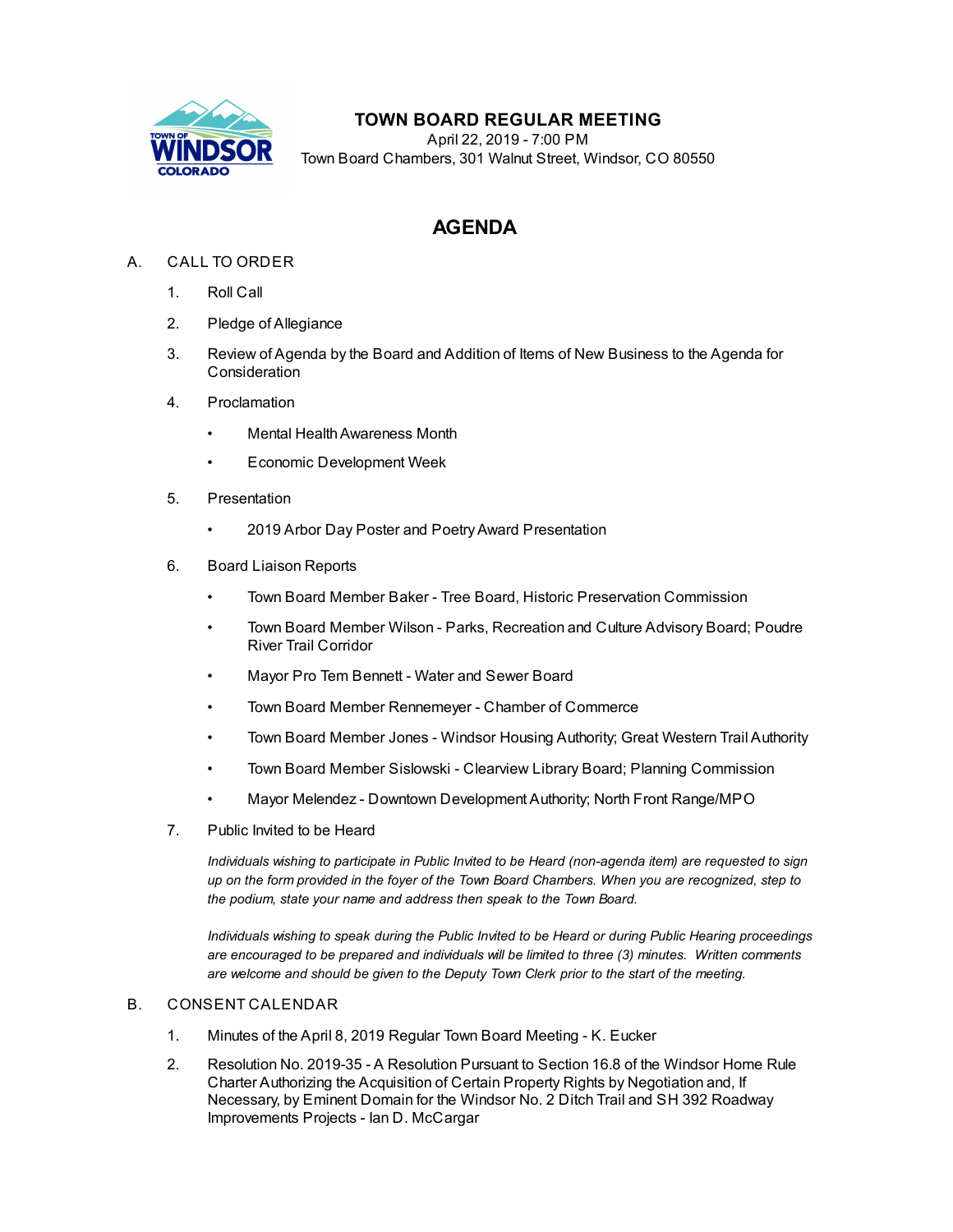- 3. Report of Bills First Quarter 2019
- C. BOARD ACTION
	- 1. Public Hearing for Ordinance 2019-1587 An Ordinance Revising and Readopting the Methodology and Cash In-Lieu Payments pursuant to the [Intergovernmental](file:///C:/Windows/TEMP/CoverSheet.aspx?ItemID=302&MeetingID=44) Agreement Concerning Land Dedication or Payments In-Lieu for School Purposes entered into by the Town of Windsor and Weld County School District RE-4
		- Legislative action
		- Staff presentation: Scott Ballstadt
	- 2. Ordinance No. 2019-1587 An Ordinance Revising and Readopting the Methodology and Cash In-Lieu Payments pursuant to the [Intergovernmental](file:///C:/Windows/TEMP/CoverSheet.aspx?ItemID=306&MeetingID=44) Agreement Concerning Land Dedication or Payments In-Lieu for School Purposes entered into by the Town of Windsor and Weld County School District RE-4
		- Legislative action
		- Staff presentation: Scott Ballstadt
	- 3. Resolution No. 2019-36 A [ResolutionApproving](file:///C:/Windows/TEMP/CoverSheet.aspx?ItemID=334&MeetingID=44) and Adopting an Intergovernmental Agreement for Reimbursement of Construction and Related Expenses for Roadway Improvements in the Town of Windsor, Colorado, Between the Town of Windsor and the Poudre Tech Metropolitan District (New Liberty Road and 7th Street)
		- Legislative action
		- Shane Hale, Town Manager
	- 4. Resolution No. 2019-37 A [ResolutionApproving](file:///C:/Windows/TEMP/CoverSheet.aspx?ItemID=335&MeetingID=44) and Adopting an Intergovernmental Agreement for Reimbursement of Construction and Related Expenses for Roadway Improvements in the Town of Windsor, Colorado, Between the Town of Windsor and the Raindance Metropolitan District (New Liberty Road and Weld County Road 13)
		- Legislative action
		- Staff presentation: Shane Hale, Town Manager
	- 5. Resolution No. 2019-31 A [ResolutionApproving](file:///C:/Windows/TEMP/CoverSheet.aspx?ItemID=340&MeetingID=44) the First Amendment to the Weakland AnnexationAgreement, and Authorizing the Mayor to Execute Same
		- Legislative action
		- Staff presentation: Shane Hale, Town Manager; Ian D. McCargar, Town Attorney
	- 6. Public Hearing Great Western Industrial Park Subdivision, Fourth FIling, Lot 1 Block 1 (Intersand) - [Modification](file:///C:/Windows/TEMP/CoverSheet.aspx?ItemID=343&MeetingID=44) of Building Height per Sec. 16-10-50 – Dean Brown, Great Western Industrial Park, LLC, applicant; Mark Cevall, Redland, applicant's representative
		- Quasi-judicial
		- Staff presentation: Paul Hornbeck, Senior Planner
	- 7. Resolution No. 2019-38 A Resolution Regarding Great Western Industrial Park Subdivision, Fourth FIling, Lot 1 Block 1 (Intersand) - Modification of Building Height per Sec. 16-10-50 – Dean Brown, Great Western Industrial Park, LLC, applicant; Mark Cevall, Redland, applicant's [representative](file:///C:/Windows/TEMP/CoverSheet.aspx?ItemID=344&MeetingID=44)
		- Quasi-judicial
		- Staff presentation: Paul Hornbeck, Senior Planner
	- 8. [Financial](file:///C:/Windows/TEMP/CoverSheet.aspx?ItemID=333&MeetingID=44) Report January 2019
		- Staff presentation: Dean Moyer, Director of Finance
	- 9. Economic [Development](file:///C:/Windows/TEMP/CoverSheet.aspx?ItemID=329&MeetingID=44) Update
		- Stacy Miller, Director of Economic Development

#### D. COMMUNICATIONS

1. Communications from TownAttorney